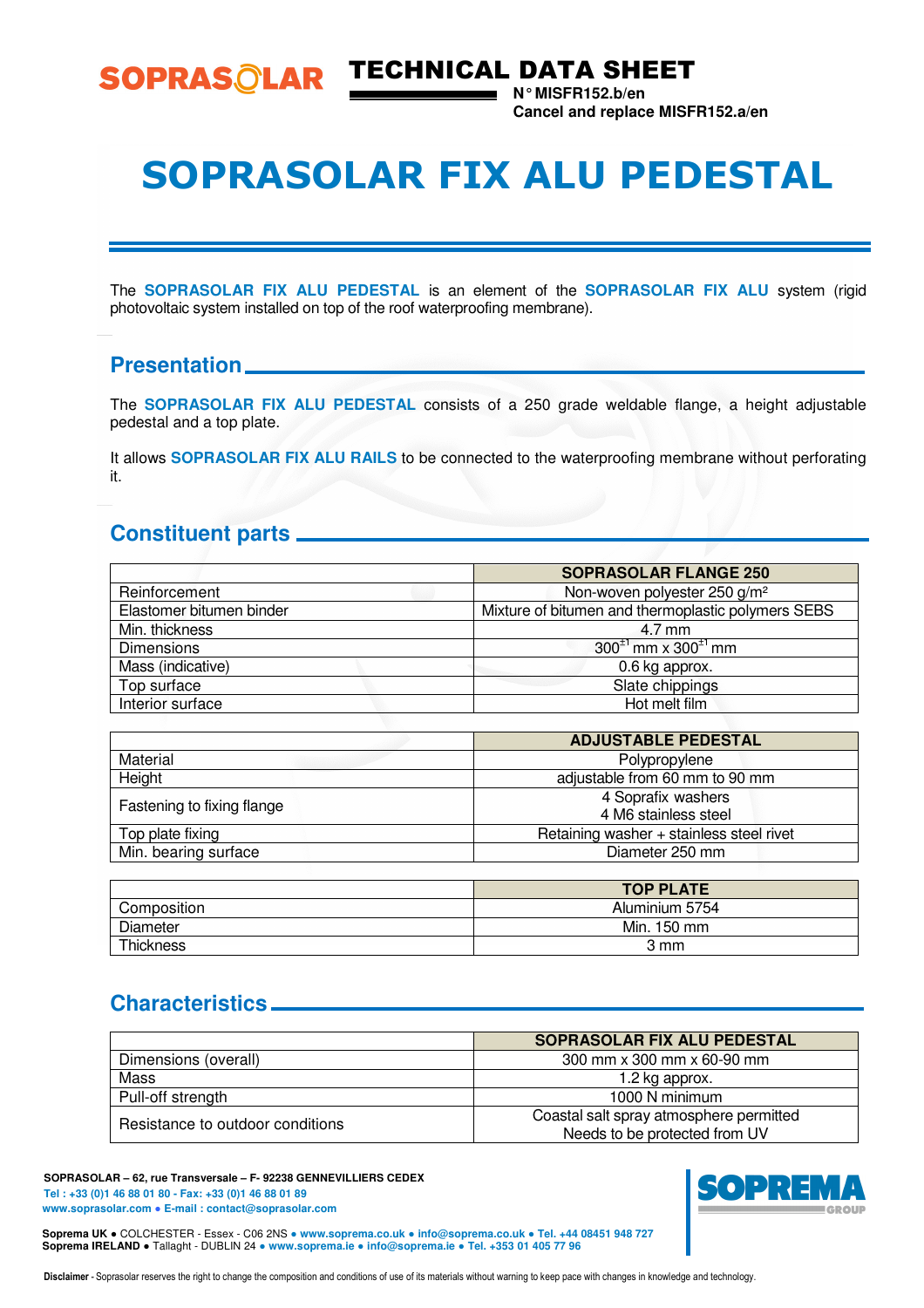

## TECHNICAL DATA SHEET

**N° MISFR152.b/en Cancel and replace MISFR152.a/en** 

|                                                              |            | <b>SOPRASOLAR FLANGE</b> |
|--------------------------------------------------------------|------------|--------------------------|
| Maximum tensile force (EN 12311-1)                           |            |                          |
| - Longitudinal                                               | <b>MLV</b> | 800 N/5 cm               |
| - Transverse                                                 |            | 800 N/5 cm               |
| Elongation at maximum load (EN 12311-1)                      |            |                          |
| - Longitudinal                                               | <b>MLV</b> | 40 %                     |
| - Transverse                                                 |            | 40 %                     |
| Resistance to nail tearing (N/mm <sup>2</sup> ) (EN 12310-1) |            |                          |
| - Longitudinal                                               | <b>MLV</b> | 250 N                    |
| - Transverse                                                 |            | 250 N                    |
| Flexibility at low temperature (EN 1109)                     | <b>MLV</b> | No cracks at -10 ℃       |
| Softening point (EN 1110)                                    | <b>MLV</b> | 95 $\degree$ C           |
| Static puncture resistance (NF P 84-352)                     | <b>MLV</b> | 25 kg (L4)               |
| Dynamic puncture resistance (NF P 84-353)                    | <b>MLV</b> | 20 J (D3)                |
| Peel resistance of joints with SOPRALENE FLAM                |            |                          |
| 180 AR waterproofing membrane (EN 12316-1)                   | <b>MLV</b> |                          |
| - New                                                        |            | 100 N/5 cm               |
| - After ageing (28 days at 80 °C)                            |            | 100 N/5 cm               |

MLV : Manufacturer's Limit Value: minimum value liable to be provided under the quality system

## **Use & application**

The **SOPRASOLAR FIX ALU PEDESTALS** must be stored on a flat surface, protected from the weather and away from significant temperature variations.

**SOPRASOLAR FIX ALU PEDESTALS** must be installed in accordance with the recommendations of the **SOPRASOLAR FIX ALU** Installation Specifications and the installation guide provided by **Soprasolar**.

## **Specific information**

#### **Health, safety and the environment:**

The **SOPRASOLAR FIX ALU PEDESTALS** do not contain any hazardous components. Generally they meet all health, safety and environmental requirements.

**SOPRASOLAR – 62, rue Transversale – F- 92238 GENNEVILLIERS CEDEX Tel : +33 (0)1 46 88 01 80 - Fax: +33 (0)1 46 88 01 89 www.soprasolar.com** ● **E-mail : contact@soprasolar.com** 



**Soprema UK** ● COLCHESTER - Essex - C06 2NS ● **www.soprema.co.uk** ● **info@soprema.co.uk** ● **Tel. +44 08451 948 727 Soprema IRELAND** ● Tallaght - DUBLIN 24 ● **www.soprema.ie** ● **info@soprema.ie** ● **Tel. +353 01 405 77 96**